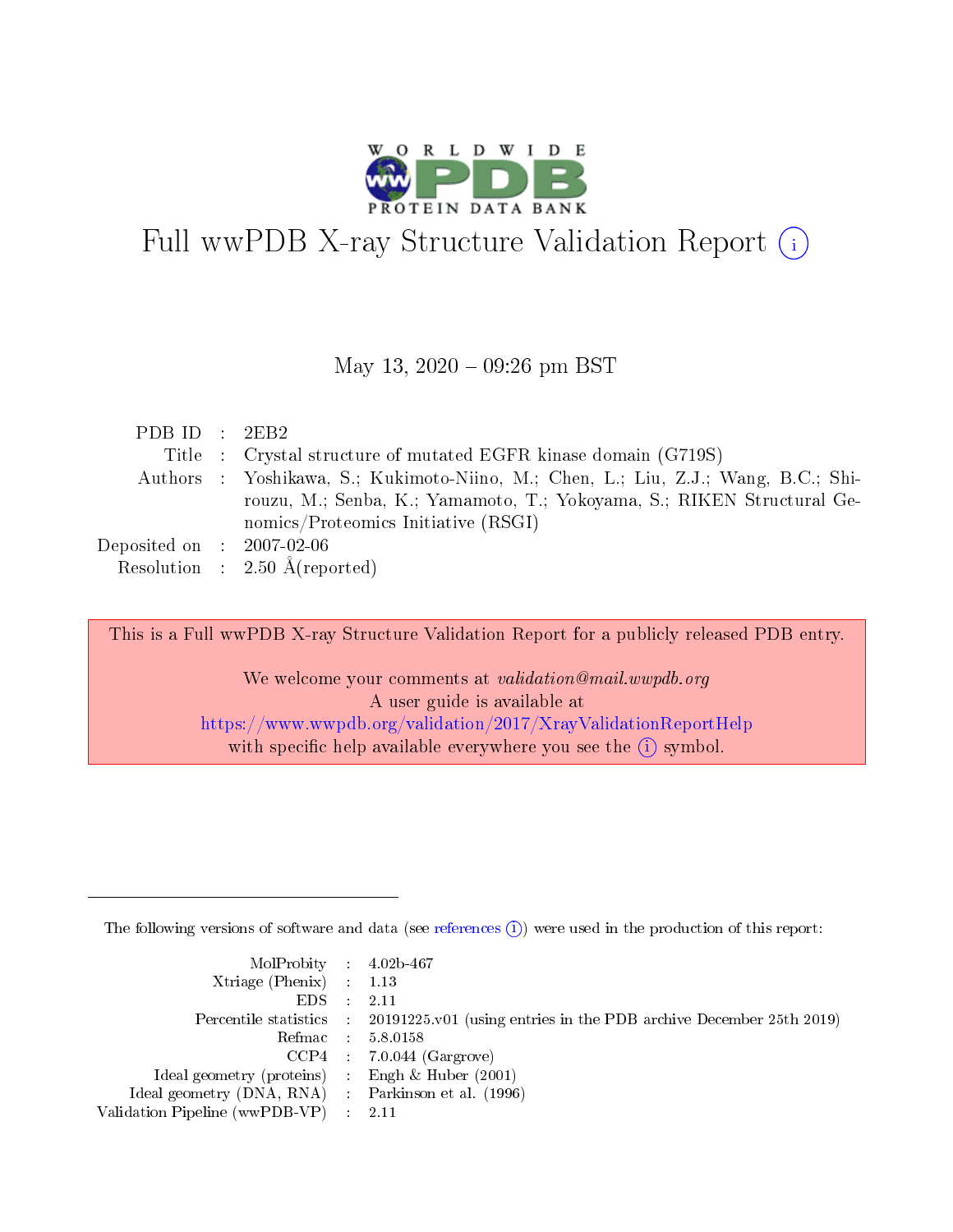## 1 [O](https://www.wwpdb.org/validation/2017/XrayValidationReportHelp#overall_quality)verall quality at a glance  $(i)$

The following experimental techniques were used to determine the structure: X-RAY DIFFRACTION

The reported resolution of this entry is 2.50 Å.

Percentile scores (ranging between 0-100) for global validation metrics of the entry are shown in the following graphic. The table shows the number of entries on which the scores are based.



| Metric                | Whole archive<br>$(\#\text{Entries})$ | Similar resolution<br>$(\#\text{Entries},\,\text{resolution}\,\,\text{range}(\textup{\AA}))$ |
|-----------------------|---------------------------------------|----------------------------------------------------------------------------------------------|
| $R_{free}$            | 130704                                | 4661 $(2.50-2.50)$                                                                           |
| Clashscore            | 141614                                | $5346$ $(2.50-2.50)$                                                                         |
| Ramachandran outliers | 138981                                | $\overline{5231}$ $(2.50-2.50)$                                                              |
| Sidechain outliers    | 138945                                | $5233(2.50-2.50)$                                                                            |
| RSRZ outliers         | 127900                                | $4559(2.50-2.50)$                                                                            |

The table below summarises the geometric issues observed across the polymeric chains and their fit to the electron density. The red, orange, yellow and green segments on the lower bar indicate the fraction of residues that contain outliers for  $>=3, 2, 1$  and 0 types of geometric quality criteria respectively. A grey segment represents the fraction of residues that are not modelled. The numeric value for each fraction is indicated below the corresponding segment, with a dot representing fractions <=5% The upper red bar (where present) indicates the fraction of residues that have poor fit to the electron density. The numeric value is given above the bar.

| Mol       | $\sim$ 1<br>hain | Length      | Quality of chain |     |  |    |
|-----------|------------------|-------------|------------------|-----|--|----|
| <u>д.</u> | . .              | 99 A<br>∪∪± | 4%<br>67%        | 22% |  | 9% |

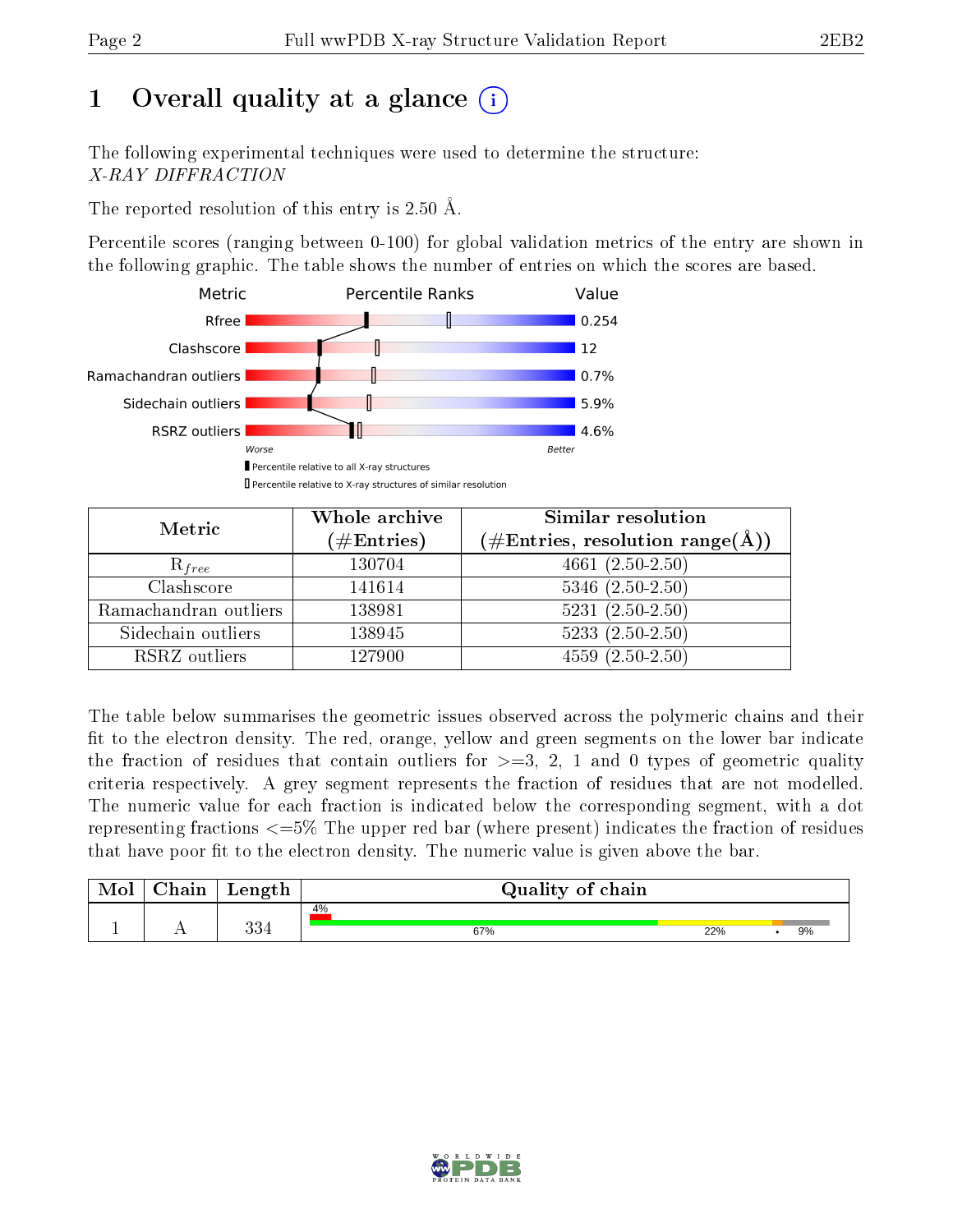# 2 Entry composition (i)

There are 2 unique types of molecules in this entry. The entry contains 2459 atoms, of which 0 are hydrogens and 0 are deuteriums.

In the tables below, the ZeroOcc column contains the number of atoms modelled with zero occupancy, the AltConf column contains the number of residues with at least one atom in alternate conformation and the Trace column contains the number of residues modelled with at most 2 atoms.

Molecule 1 is a protein called Epidermal growth factor receptor.

| Mol | Chain | Residues | $\rm{Atoms}$  |     |      |     | ZeroOcc | $\mid$ AltConf $\mid$ Trace |  |  |
|-----|-------|----------|---------------|-----|------|-----|---------|-----------------------------|--|--|
|     |       | $305\,$  | Total<br>2443 | 569 | -412 | 445 |         |                             |  |  |

There are 7 discrepancies between the modelled and reference sequences:

| Chain | Residue | Modelled   | Actual     | Comment                            | Reference         |
|-------|---------|------------|------------|------------------------------------|-------------------|
| А     | 689     | GLY.       |            | <b>EXPRESSION TAG   UNP P00533</b> |                   |
| А     | 690     | ALA        |            | <b>EXPRESSION TAG   UNP P00533</b> |                   |
| А     | 691     | <b>MET</b> |            | <b>EXPRESSION TAG   UNP P00533</b> |                   |
| А     | 692     | <b>GLY</b> |            | <b>EXPRESSION TAG   UNP P00533</b> |                   |
| А     | 693     | <b>ILE</b> |            | <b>EXPRESSION TAG</b>              | <b>UNP P00533</b> |
| А     | 694     | $\rm{ARG}$ |            | <b>EXPRESSION TAG</b>              | UNP P00533        |
|       | 719     | SER.       | <b>GLY</b> | SEE REMARK 999                     | <b>UNP P00533</b> |

• Molecule 2 is water.

|  | Mol   Chain   Residues | Atoms | ZeroOcc   AltConf |  |
|--|------------------------|-------|-------------------|--|
|  |                        | Total |                   |  |

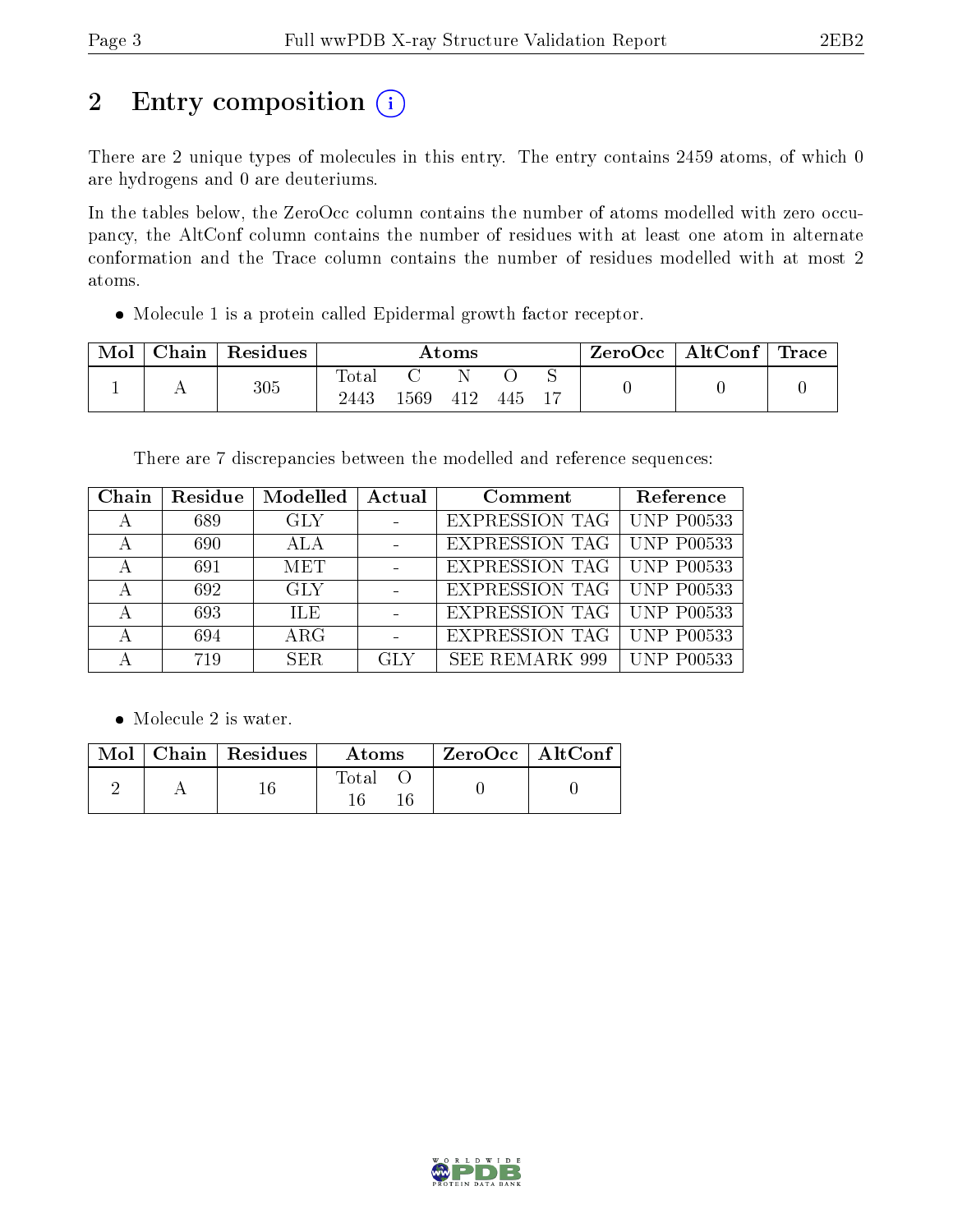## 3 Residue-property plots  $(i)$

These plots are drawn for all protein, RNA and DNA chains in the entry. The first graphic for a chain summarises the proportions of the various outlier classes displayed in the second graphic. The second graphic shows the sequence view annotated by issues in geometry and electron density. Residues are color-coded according to the number of geometric quality criteria for which they contain at least one outlier: green  $= 0$ , yellow  $= 1$ , orange  $= 2$  and red  $= 3$  or more. A red dot above a residue indicates a poor fit to the electron density (RSRZ  $> 2$ ). Stretches of 2 or more consecutive residues without any outlier are shown as a green connector. Residues present in the sample, but not in the model, are shown in grey.



• Molecule 1: Epidermal growth factor receptor

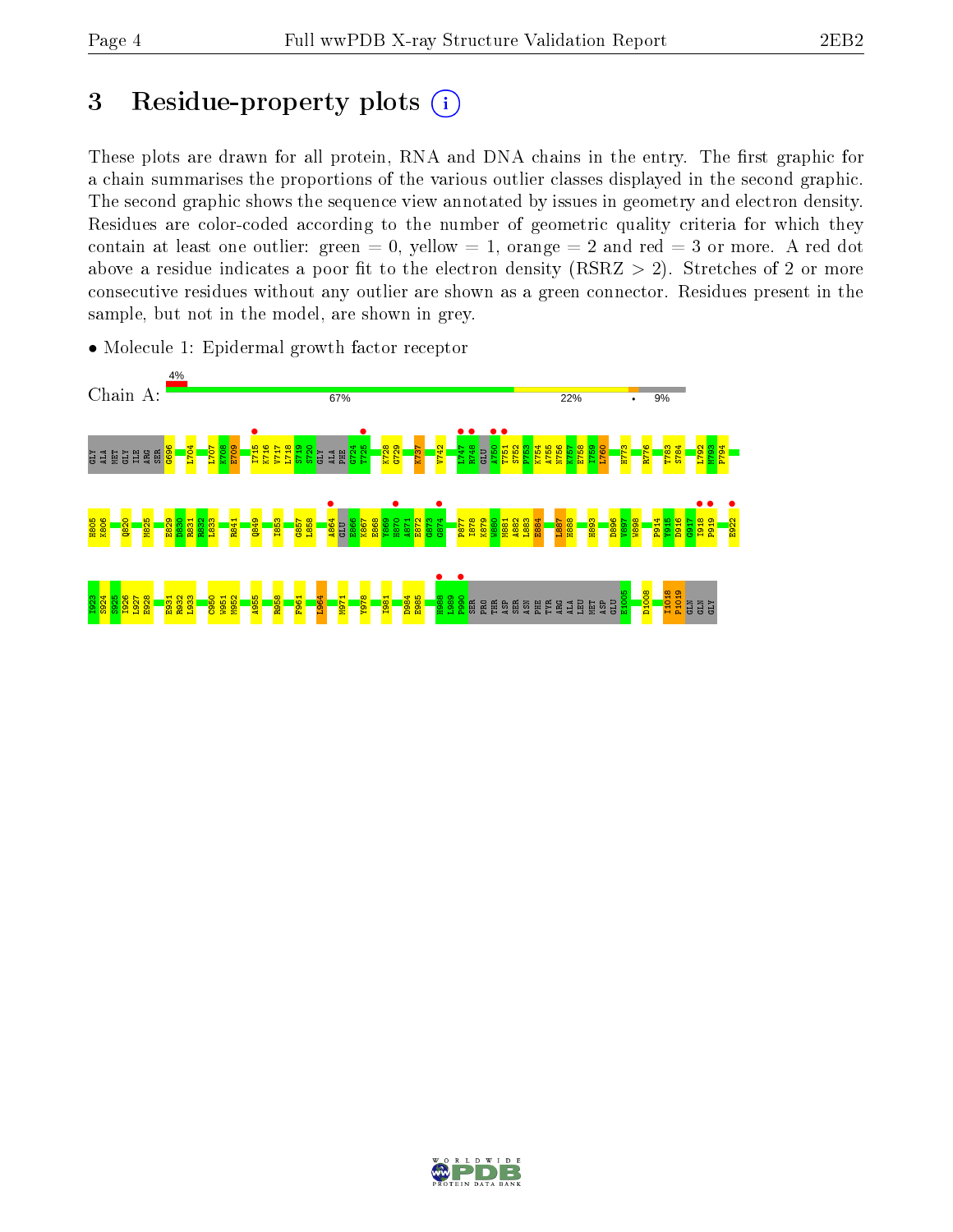# 4 Data and refinement statistics  $(i)$

| Property                                                             | Value                                           | Source     |
|----------------------------------------------------------------------|-------------------------------------------------|------------|
| Space group                                                          | I 2 3                                           | Depositor  |
| Cell constants                                                       | 145.47Å<br>145.47Å<br>145.47Å                   |            |
| a, b, c, $\alpha$ , $\beta$ , $\gamma$                               | $90.00^\circ$<br>$90.00^\circ$<br>$90.00^\circ$ | Depositor  |
| Resolution $(A)$                                                     | 46.00<br>$-2.50$                                | Depositor  |
|                                                                      | 46.00<br>$-2.50$                                | <b>EDS</b> |
| % Data completeness                                                  | 99.8 (46.00-2.50)                               | Depositor  |
| (in resolution range)                                                | $100.0 (46.00 - 2.50)$                          | <b>EDS</b> |
| $R_{merge}$                                                          | (Not available)                                 | Depositor  |
| $\mathrm{R}_{sym}$                                                   | 0.14                                            | Depositor  |
| $\langle I/\sigma(I) \rangle^{-1}$                                   | 9.21 (at $2.51\text{\AA}$ )                     | Xtriage    |
| Refinement program                                                   | $\overline{\text{CNS} 1.1}$                     | Depositor  |
|                                                                      | 0.198<br>0.253<br>$\mathbf{A}$                  | Depositor  |
| $R, R_{free}$                                                        | 0.200<br>0.254                                  | DCC        |
| $R_{free}$ test set                                                  | 1755 reflections $(9.82\%)$                     | wwPDB-VP   |
| Wilson B-factor $(A^2)$                                              | 49.3                                            | Xtriage    |
| Anisotropy                                                           | 0.000                                           | Xtriage    |
| Bulk solvent $k_{sol}(e/\mathring{A}^3)$ , $B_{sol}(\mathring{A}^2)$ | $0.36\,$ , $55.1\,$                             | <b>EDS</b> |
| L-test for twinning <sup>2</sup>                                     | $< L >$ = 0.50, $< L2$ > = 0.33                 | Xtriage    |
| Estimated twinning fraction                                          | $0.026$ for $-l,-k,-h$                          | Xtriage    |
| $F_o, F_c$ correlation                                               | 0.95                                            | <b>EDS</b> |
| Total number of atoms                                                | 2459                                            | wwPDB-VP   |
| Average B, all atoms $(A^2)$                                         | 58.0                                            | wwPDB-VP   |

Xtriage's analysis on translational NCS is as follows: The largest off-origin peak in the Patterson function is  $3.44\%$  of the height of the origin peak. No significant pseudotranslation is detected.

<sup>&</sup>lt;sup>2</sup>Theoretical values of  $\langle |L| \rangle$ ,  $\langle L^2 \rangle$  for acentric reflections are 0.5, 0.333 respectively for untwinned datasets, and 0.375, 0.2 for perfectly twinned datasets.



<span id="page-4-1"></span><span id="page-4-0"></span><sup>1</sup> Intensities estimated from amplitudes.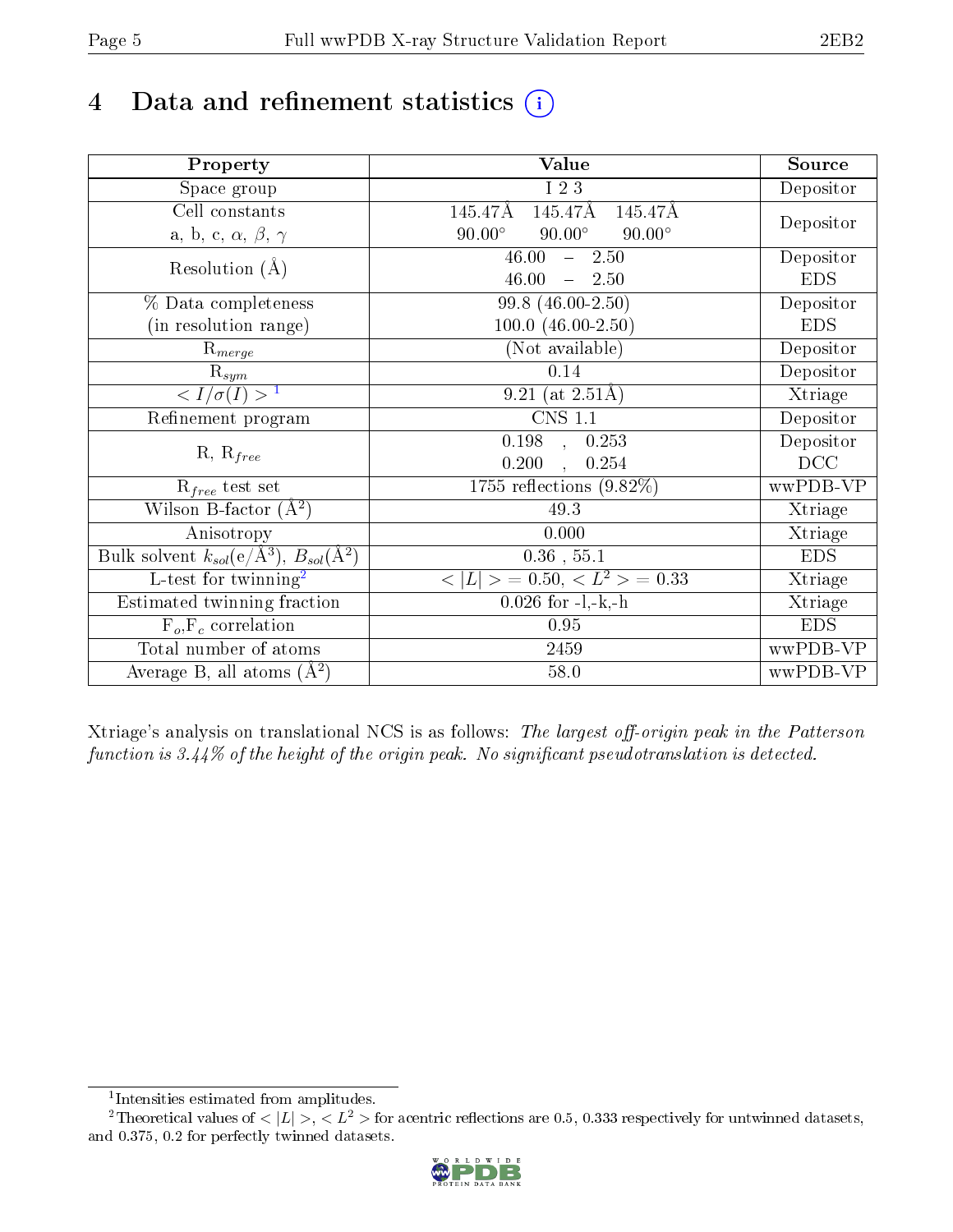## 5 Model quality  $(i)$

### 5.1 Standard geometry  $(i)$

The Z score for a bond length (or angle) is the number of standard deviations the observed value is removed from the expected value. A bond length (or angle) with  $|Z| > 5$  is considered an outlier worth inspection. RMSZ is the root-mean-square of all Z scores of the bond lengths (or angles).

| Mol | Chain | Bond lengths                    | Bond angles |        |  |
|-----|-------|---------------------------------|-------------|--------|--|
|     |       | RMSZ $ #Z  > 5$ RMSZ $ #Z  > 5$ |             |        |  |
|     |       | 0/2493                          | 0.69        | 0/3370 |  |

There are no bond length outliers.

There are no bond angle outliers.

There are no chirality outliers.

There are no planarity outliers.

### 5.2 Too-close contacts  $\overline{()}$

In the following table, the Non-H and H(model) columns list the number of non-hydrogen atoms and hydrogen atoms in the chain respectively. The H(added) column lists the number of hydrogen atoms added and optimized by MolProbity. The Clashes column lists the number of clashes within the asymmetric unit, whereas Symm-Clashes lists symmetry related clashes.

| Mol |      |      | Chain   Non-H   H(model)   H(added)   Clashes   Symm-Clashes |
|-----|------|------|--------------------------------------------------------------|
|     | 2443 | 2485 |                                                              |
|     |      |      |                                                              |
|     | 2459 | 2485 |                                                              |

The all-atom clashscore is defined as the number of clashes found per 1000 atoms (including hydrogen atoms). The all-atom clashscore for this structure is 12.

All (57) close contacts within the same asymmetric unit are listed below, sorted by their clash magnitude.

| Atom-1             | Atom-2             | Interatomic<br>distance $(A)$ | Clash<br>overlap $(A)$ |
|--------------------|--------------------|-------------------------------|------------------------|
| 1: A:1018: ILE: HB | 1:A:1019:PRO:HD2   | 1 15                          | LO9                    |
| 1: A:1018: ILE: HB | 1: A: 1019: PRO:CD | 187                           | 1.04                   |
| 1: A:918: ILE:HD12 | 1: A:918: ILE:H    | 122                           | 0.99                   |
| 1:A:737:LYS:HA     | 1: A:737:LYS:HE2   |                               | N dd                   |

Continued on next page...

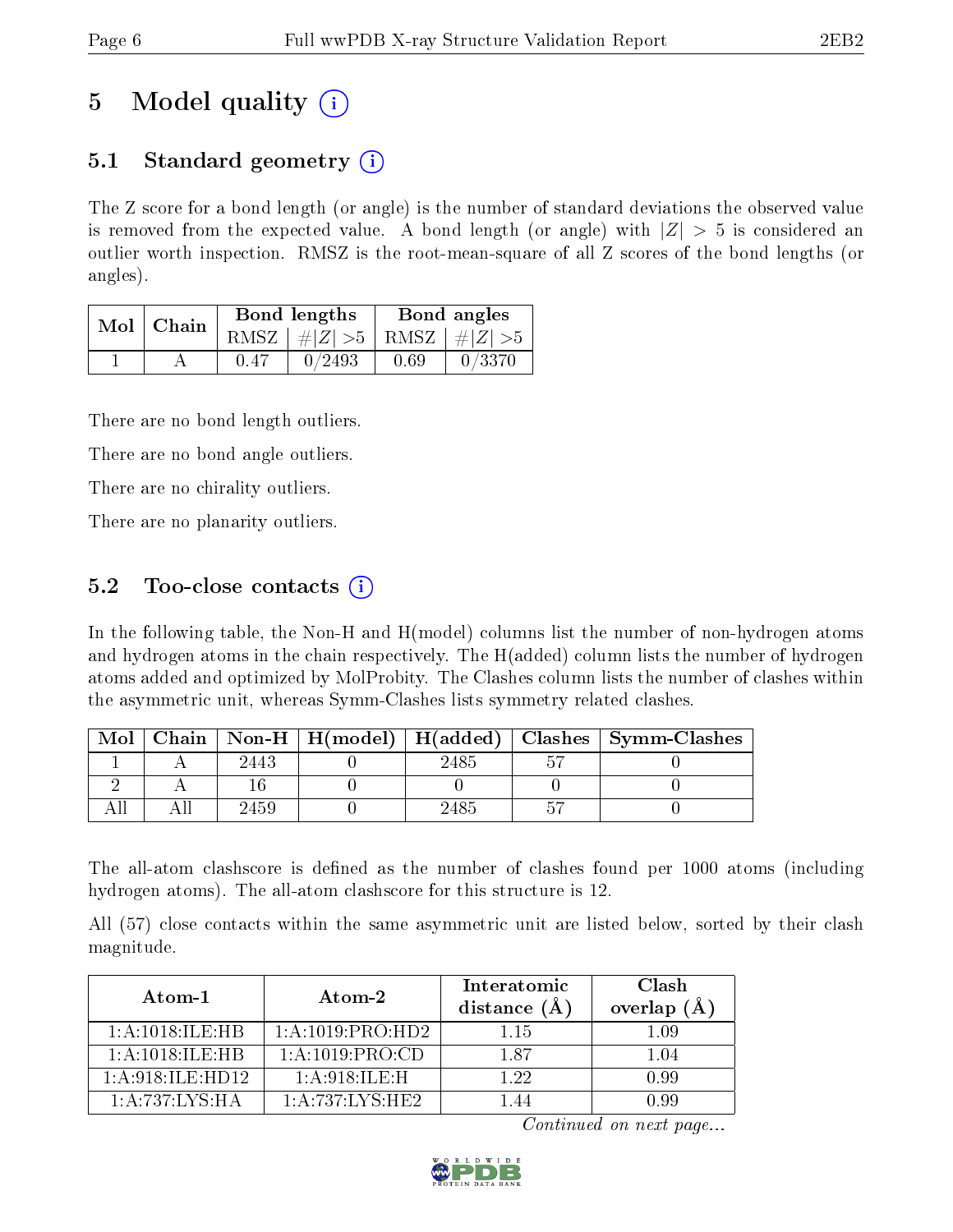| Commaca from previous page  |                                         | Interatomic       | Clash         |
|-----------------------------|-----------------------------------------|-------------------|---------------|
| Atom-1                      | Atom-2                                  | distance $(A)$    | overlap $(A)$ |
| 1:A:887:LEU:HB3             | 1:A:888:HIS:CD2                         | 2.19              | 0.77          |
| 1:A:882:ALA:HB1             | 1: A:884: GLU:OE2                       | 1.87              | 0.73          |
| 1: A:1018: ILE: CB          | 1:A:1019:PRO:HD2                        | 2.08              | 0.68          |
| 1: A:971:MET:HG2            | 1: A:978: TYR: CG                       | 2.33              | 0.64          |
| 1:A:776:ARG:HH11            | 1:A:776:ARG:HG3                         | 1.63              | 0.63          |
| 1: A:971:MET:HG2            | 1:A:978:TYR:CD1                         | 2.36              | 0.60          |
| 1:A:754:LYS:O               | 1:A:758:GLU:HG3                         | 2.01              | 0.60          |
| 1: A:751:THR:HB             | 1:A:756:ASN:HD21                        | 1.66              | 0.60          |
| 1:A:737:LYS:CE              | 1:A:737:LYS:HA                          | 2.26              | 0.57          |
| 1: A:924: SER:O             | 1: A:928: GLU:HG3                       | 2.04              | 0.56          |
| 1: A:952:MET:HB2            | 1: A:958:ARG:HG2                        | 1.89              | 0.55          |
| 1:A:829:GLU:HG3             | $1:\overline{A:893:\overline{HIS:CD2}}$ | 2.41              | 0.55          |
| 1:A:857:GLY:C               | 1:A:858:LEU:HD12                        | 2.28              | 0.54          |
| 1: A:888:HIS:N              | 1:A:888:HIS:CD2                         | 2.77              | 0.52          |
| 1:A:918:ILE:HG21            | 1:A:926:ILE:HD12                        | 1.91              | 0.52          |
| 1: A:985: GLU:CD            | 1:A:985:GLU:H                           | 2.13              | 0.52          |
| 1:A:783:THR:O               | 1:A:784:SER:C                           | 2.47              | $0.52\,$      |
| 1:A:715:ILE:HG12            | 1:A:729:GLY:HA2                         | 1.92              | 0.51          |
| 1:A:696:GLY:HA3             | 1: A:864:ALA:H                          | 1.75              | 0.51          |
| $1:$ A:918:ILE:CD1          | 1: A:918: ILE:H                         | 2.01              | 0.49          |
| 1:A:918:ILE:N               | 1:A:918:ILE:HD12                        | 2.06              | 0.49          |
| 1: A:878: ILE: HA           | 1: A:881: MET:SD                        | 2.53              | 0.49          |
| 1:A:756:ASN:O               | 1:A:760:LEU:HD22                        | 2.13              | 0.48          |
| 1:A:858:LEU:HD12            | 1:A:858:LEU:N                           | 2.28              | 0.48          |
| 1:A:893:HIS:O               | 1: A:896: ASP:HB2                       | 2.13              | 0.48          |
| 1:A:717:VAL:HG12            | 1:A:718:LEU:N                           | $\overline{2}.29$ | 0.47          |
| 1: A:716: LYS: CG           | 1: A:728: LYS: HD3                      | 2.44              | 0.47          |
| $1:$ A:825:MET:SD           | 1:A:853:ILE:HD13                        | 2.54              | 0.47          |
| 1: A:918: ILE: HG12         | 1:A:926:ILE:CD1                         | 2.45              | 0.46          |
| 1: A:879: LYS: HD3          | 1: A:914: PRO:O                         | 2.16              | 0.46          |
| 1: A:961:PHE:HA             | 1:A:964:LEU:HD23                        | 1.98              | 0.46          |
| $1:A:776:ARG:\overline{CG}$ | 1:A:776:ARG:HH11                        | 2.25              | 0.45          |
| 1: A: 1018: ILE: O          | 1: A: 1019: PRO: C                      | 2.55              | 0.44          |
| 1: A:919: PRO:HD2           | 1:A:922:GLU:OE2                         | 2.18              | 0.44          |
| 1: A:776: ARG: CG           | 1:A:776:ARG:NH1                         | 2.82              | 0.43          |
| 1:A:805:HIS:O               | 1: A:806: LYS:C                         | 2.57              | 0.43          |
| 1:A:950:CYS:O               | 1:A:958:ARG:HD2                         | 2.18              | 0.42          |
| 1:A:752:SER:O               | 1:A:755:ALA:N                           | 2.52              | 0.42          |
| 1:A:955:ALA:HA              | 1: A:958:ARG:CZ                         | 2.49              | 0.42          |
| 1:A:716:LYS:HG2             | 1:A:728:LYS:HD3                         | 2.01              | 0.42          |
| 1:A:981:ILE:O               | 1:A:984:ASP:HB2                         | 2.19              | 0.42          |

Continued from previous page.

Continued on next page...

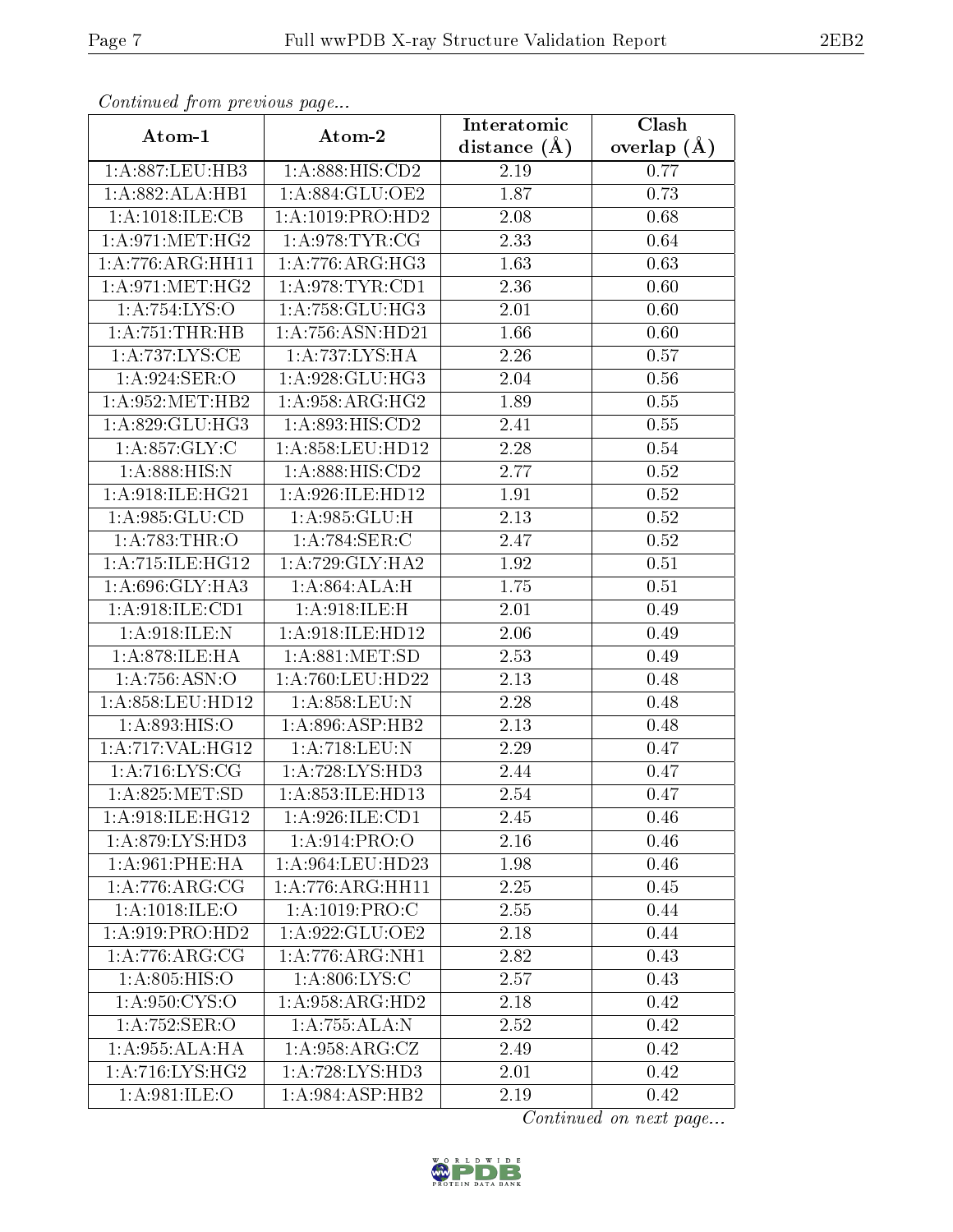| Atom-1             | Atom-2               | Interatomic<br>distance $(A)$ | Clash<br>overlap $(A)$ |
|--------------------|----------------------|-------------------------------|------------------------|
| 1: A:877: PRO:O    | 1: A:881: MET:HG3    | 2.19                          | 0.42                   |
| 1:A:792:LEU:O      | 1:A:794:PRO:HD3      | 2.20                          | 0.42                   |
| 1: A:867: LYS: HG3 | 1: A:868: GLU:HG2    | 2.01                          | 0.42                   |
| 1: A:833:LEU:C     | 1: A: 833: LEU: HD23 | 2.41                          | 0.41                   |
| 1:A:933:LEU:HB2    | 1: A:951:TRP:CH2     | 2.55                          | 0.41                   |
| 1: A:717: VAL:CG1  | 1:A:718:LEU:N        | 2.84                          | 0.41                   |
| 1: A:931: GLU:O    | 1:A:932:ARG:HD3      | 2.20                          | 0.41                   |
| 1:A:773:HIS:CE1    | 1: A:820: GLN: HG2   | 2.56                          | 0.41                   |
| 1:A:1018:ILE:CB    | 1: A: 1019: PRO:CD   | 2.72                          | 0.41                   |
| 1:A:882:ALA:HA     | 1: A:898:TRP:CD2     | 2.56                          | 0.41                   |
| 1:A:709:GLU:CG     | 1: A:783:THR:HG21    | 2.50                          | 0.40                   |
| 1: A:831: ARG:HD3  | 1:A:831:ARG:HA       | 1.83                          | 0.40                   |

Continued from previous page...

There are no symmetry-related clashes.

#### 5.3 Torsion angles  $(i)$

#### 5.3.1 Protein backbone  $(i)$

In the following table, the Percentiles column shows the percent Ramachandran outliers of the chain as a percentile score with respect to all X-ray entries followed by that with respect to entries of similar resolution.

The Analysed column shows the number of residues for which the backbone conformation was analysed, and the total number of residues.

| Mol   Chain | Analysed   Favoured   Allowed   Outliers   Percentiles |  |  |
|-------------|--------------------------------------------------------|--|--|
|             | 295/334 (88%)   275 (93%)   18 (6%)   2 (1%)   22   39 |  |  |

All (2) Ramachandran outliers are listed below:

| Mol | Chain | Res    | 1 ype |
|-----|-------|--------|-------|
|     |       | 10 L S |       |
|     |       |        |       |

#### 5.3.2 Protein sidechains  $(i)$

In the following table, the Percentiles column shows the percent sidechain outliers of the chain as a percentile score with respect to all X-ray entries followed by that with respect to entries of similar resolution.

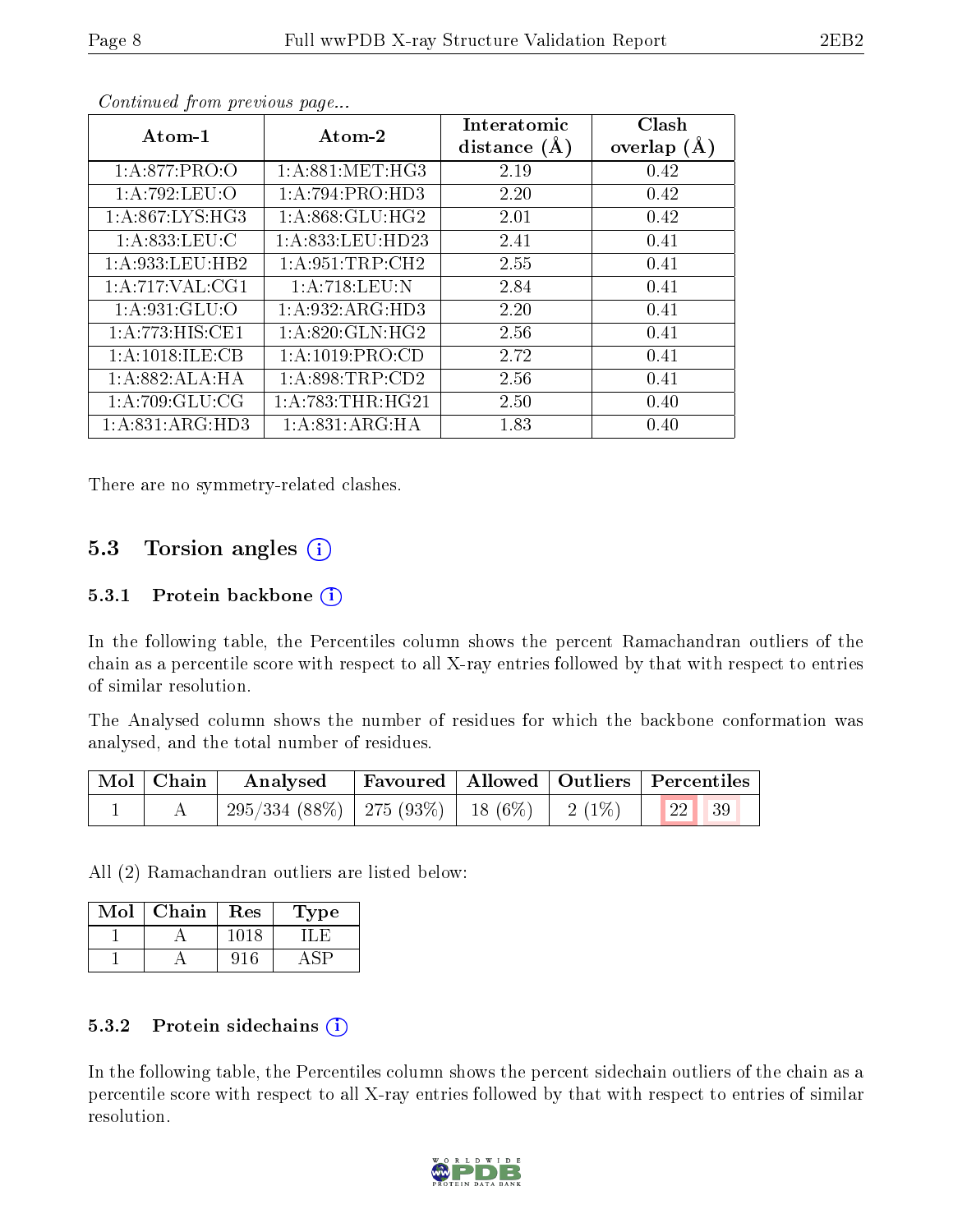The Analysed column shows the number of residues for which the sidechain conformation was analysed, and the total number of residues.

| Mol   Chain | Analysed        |                                      | Rotameric   Outliers   Percentiles |  |
|-------------|-----------------|--------------------------------------|------------------------------------|--|
|             | $270/292(92\%)$ | 254 (94%)   16 (6%)   $\blacksquare$ | $\vert$ 19 $\vert$ 37              |  |

All (16) residues with a non-rotameric sidechain are listed below:

| Mol            | ${\rm Chain}$      | $\operatorname{Res}% \left( \mathcal{N}\right) \equiv\operatorname*{Res}\left( \mathcal{N}\right)$ | Type                 |
|----------------|--------------------|----------------------------------------------------------------------------------------------------|----------------------|
| $\mathbf{1}$   | A                  | 704                                                                                                | LEU                  |
| $\mathbf 1$    | $\overline{\rm A}$ | 707                                                                                                | <b>LEU</b>           |
| $\mathbf{1}$   | $\bf{A}$           | 709                                                                                                | GLU                  |
| $\mathbf{1}$   | $\overline{\rm A}$ | 737                                                                                                | <b>LYS</b>           |
| $\mathbf{1}$   | $\overline{A}$     | 742                                                                                                | <b>VAL</b>           |
| $\overline{1}$ | $\overline{\rm A}$ | 760                                                                                                | LEU                  |
| $\mathbf 1$    | $\overline{\rm A}$ | 841                                                                                                | ${\rm ARG}$          |
| $\mathbf{1}$   | $\bf{A}$           | 849                                                                                                | <b>GLN</b>           |
| $\overline{1}$ | $\overline{\rm A}$ | 872                                                                                                | GLU                  |
| $\mathbf{1}$   | $\bf{A}$           | 883                                                                                                | LEU                  |
| $\overline{1}$ | $\overline{\rm A}$ | 884                                                                                                | $\operatorname{GLU}$ |
| $\mathbf 1$    | $\overline{\rm A}$ | 887                                                                                                | LEU                  |
| $\mathbf{1}$   | $\bf{A}$           | 927                                                                                                | LEU                  |
| $\overline{1}$ | $\overline{\rm A}$ | 964                                                                                                | LEU                  |
| $\mathbf{1}$   | $\bf{A}$           | 1008                                                                                               | <b>ASP</b>           |
| $\overline{1}$ | $\overline{\rm A}$ | 1019                                                                                               | PRO                  |

Some sidechains can be flipped to improve hydrogen bonding and reduce clashes. All (5) such sidechains are listed below:

| Mol | Chain | Res | <b>Type</b> |
|-----|-------|-----|-------------|
|     |       | 756 | <b>ASN</b>  |
|     |       | 773 | <b>HIS</b>  |
|     |       | 888 | <b>HIS</b>  |
|     |       | 893 | <b>HIS</b>  |
|     |       | 976 | <b>GLN</b>  |

#### 5.3.3 RNA [O](https://www.wwpdb.org/validation/2017/XrayValidationReportHelp#rna)i

There are no RNA molecules in this entry.

### 5.4 Non-standard residues in protein, DNA, RNA chains (i)

There are no non-standard protein/DNA/RNA residues in this entry.

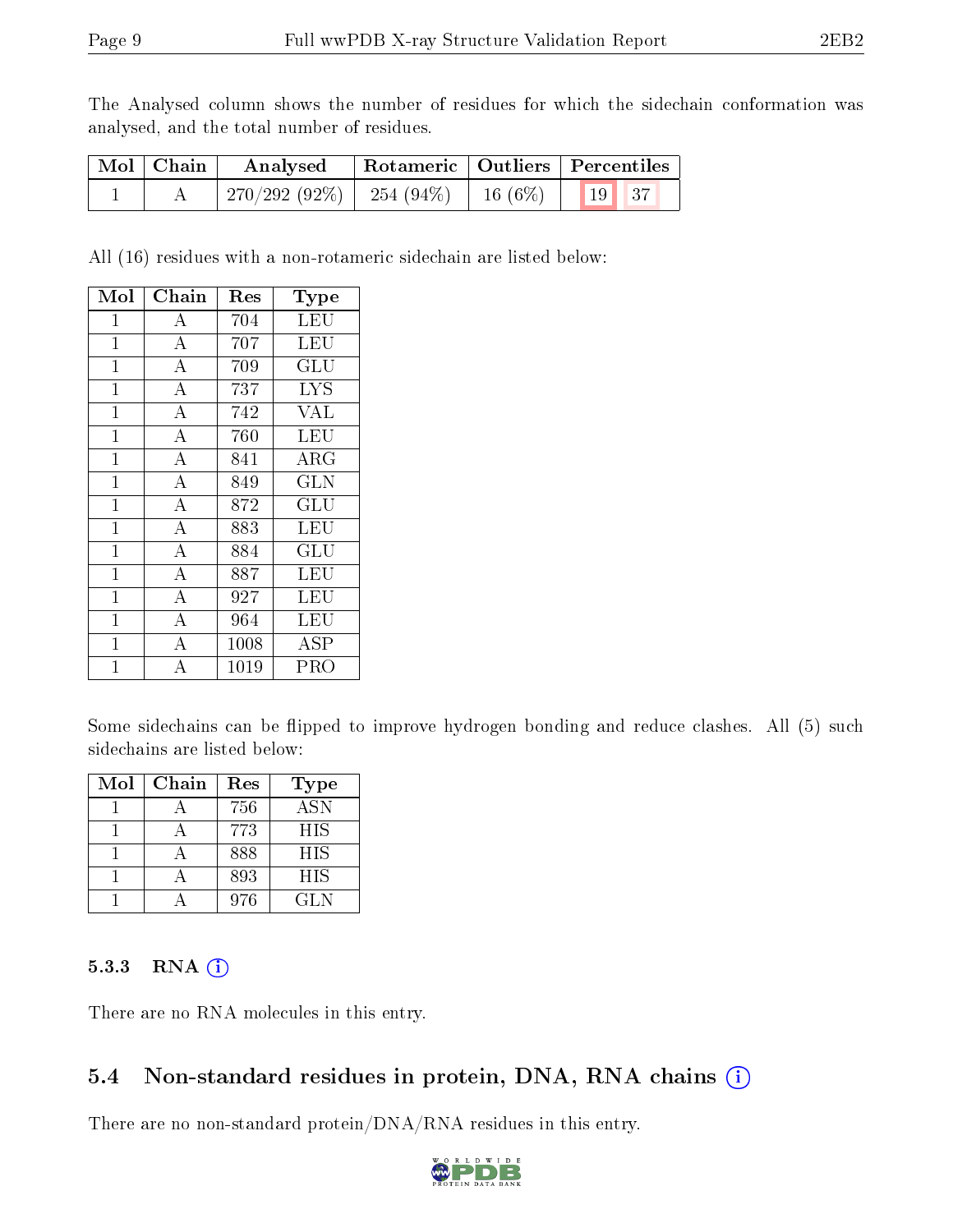#### 5.5 Carbohydrates (i)

There are no carbohydrates in this entry.

### 5.6 Ligand geometry  $(i)$

There are no ligands in this entry.

#### 5.7 [O](https://www.wwpdb.org/validation/2017/XrayValidationReportHelp#nonstandard_residues_and_ligands)ther polymers (i)

There are no such residues in this entry.

#### 5.8 Polymer linkage issues  $(i)$

There are no chain breaks in this entry.

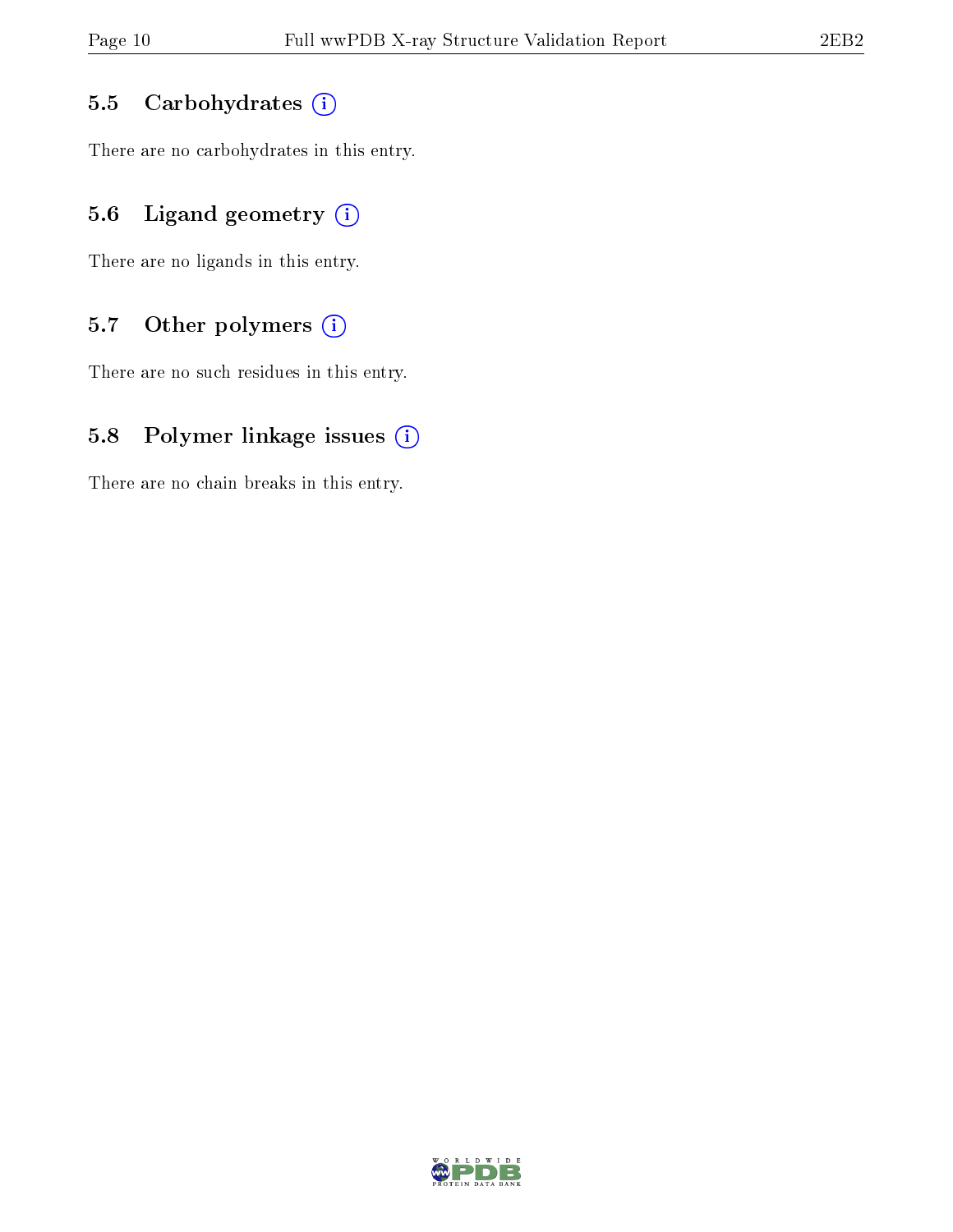## 6 Fit of model and data  $(i)$

### 6.1 Protein, DNA and RNA chains  $(i)$

In the following table, the column labelled  $#RSRZ> 2'$  contains the number (and percentage) of RSRZ outliers, followed by percent RSRZ outliers for the chain as percentile scores relative to all X-ray entries and entries of similar resolution. The OWAB column contains the minimum, median,  $95<sup>th</sup>$  percentile and maximum values of the occupancy-weighted average B-factor per residue. The column labelled ' $Q< 0.9$ ' lists the number of (and percentage) of residues with an average occupancy less than 0.9.

| Mol   Chain | Analysed                    | $  <$ RSRZ $>$ $ $ | $\rm \#RSRZ{>}2$ | $\text{OWAB}(\AA^2)$ $\mid$ Q<0.9 $\mid$ |  |
|-------------|-----------------------------|--------------------|------------------|------------------------------------------|--|
|             | $\mid$ 305/334 (91%) $\mid$ | 0.31               |                  | 14 (4%)   32   34   27, 49, 115, 139     |  |

All (14) RSRZ outliers are listed below:

| Mol          | Chain          | Res | Type        | <b>RSRZ</b> |
|--------------|----------------|-----|-------------|-------------|
| $\mathbf{1}$ | А              | 747 | LEU         | 4.4         |
| $\mathbf{1}$ | А              | 988 | HIS         | 4.2         |
| $\mathbf{1}$ | A              | 918 | ILE         | 3.7         |
| 1            | $\overline{A}$ | 750 | ALA         | 3.6         |
| $\mathbf{1}$ | $\mathbf{A}$   | 748 | ${\rm ARG}$ | 3.5         |
| 1            | $\mathbf{A}$   | 874 | GLY         | 3.4         |
| $\mathbf{1}$ | $\mathbf{A}$   | 990 | PRO         | 3.2         |
| $\mathbf{1}$ | $\overline{A}$ | 725 | THR         | 3.0         |
| $\mathbf{1}$ | A              | 751 | THR.        | 2.8         |
| $\mathbf{1}$ | $\mathbf{A}$   | 715 | ILE         | 2.5         |
| $\mathbf{1}$ | А              | 922 | GLU         | 2.3         |
| $\mathbf{1}$ | $\overline{A}$ | 919 | PRO         | 2.2         |
| 1            | А              | 864 | ALA         | 2.2         |
| 1            | А              | 870 | НIS         | 2.2         |

### 6.2 Non-standard residues in protein, DNA, RNA chains  $(i)$

There are no non-standard protein/DNA/RNA residues in this entry.

### 6.3 Carbohydrates (i)

There are no carbohydrates in this entry.